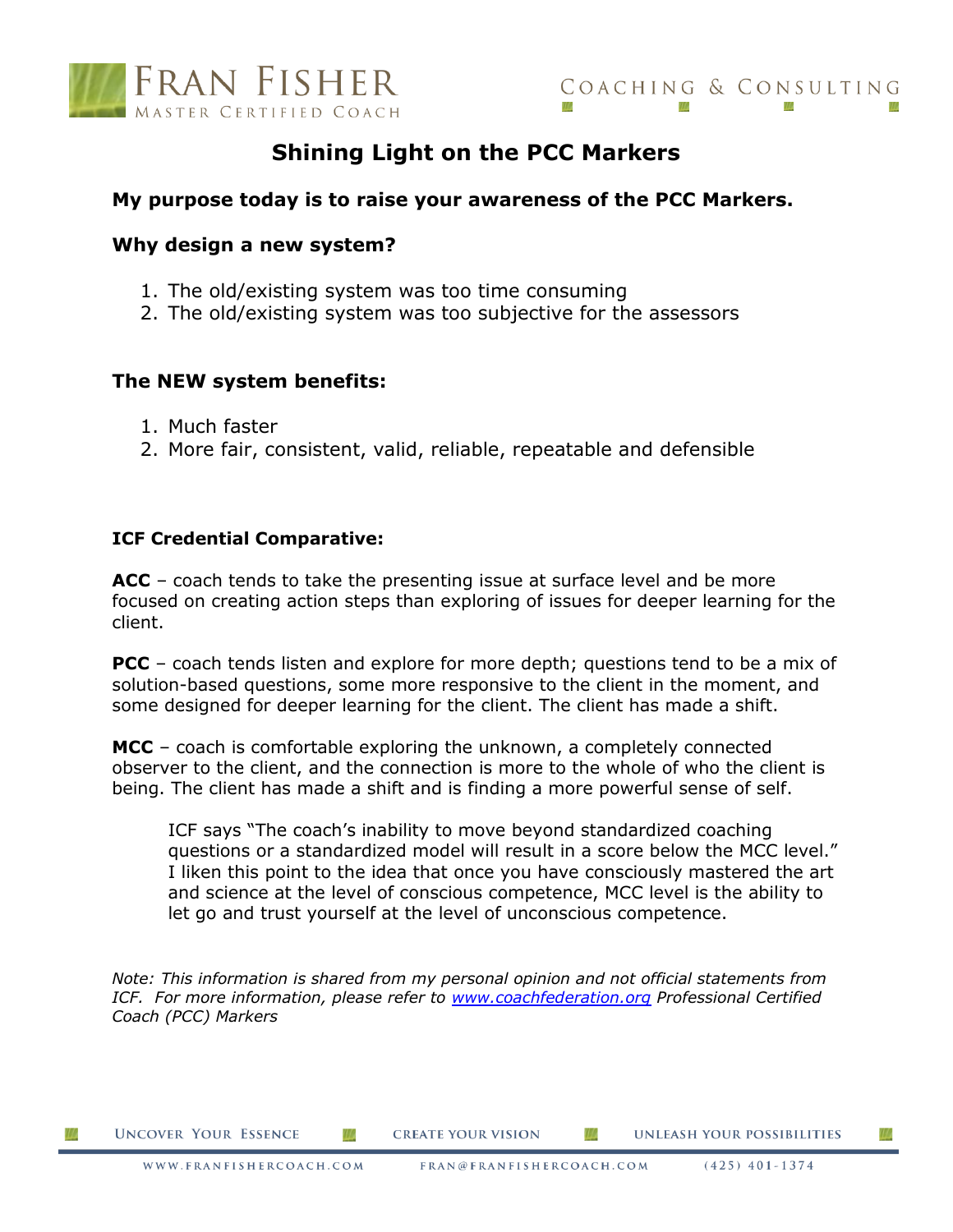

# **ICF PCC Markers:**

# **#2 Establishing the Coaching Agreement**

**Ability to understand what is required in the specific coaching interaction and to come to agreement with the prospective and new client about the coaching process and relationship**

# **ICF PCC Markers:**

1. Coach helps the client identify, or reconfirm, what s/he wants to accomplish in the session.

2. Coach helps the client to define or reconfirm measures of success for what s/he wants to accomplish in the session.

3. Coach explores what is important or meaningful to the client about what s/he wants to accomplish in the session.

4. Coach helps the client define what the client believes he/she needs to address or resolve in order to achieve what s/he wants to accomplish in the session.

5. Coach continues conversation in direction of client's desired outcome unless client indicates otherwise.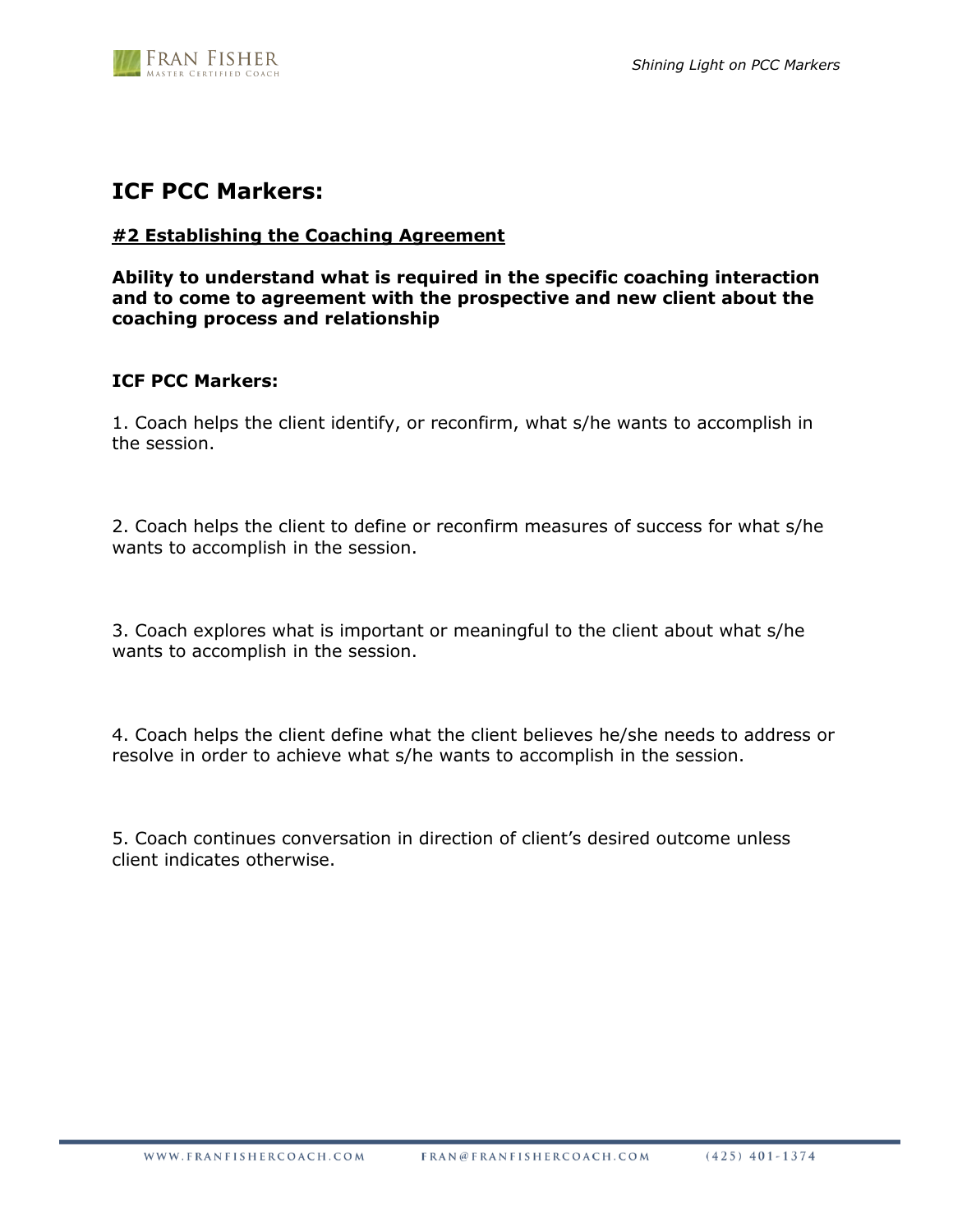

# **#3: Establishing Trust and Intimacy with the Client**

# **Ability to create a safe, supportive environment that produces ongoing mutual respect and trust**

# **ICF PCC Markers:**

- 1. Coach acknowledges and respects the client's work in the coaching process.
- 2. Coach expresses support for the client.
- 3. Coach encourages and allows the client to fully express him/herself.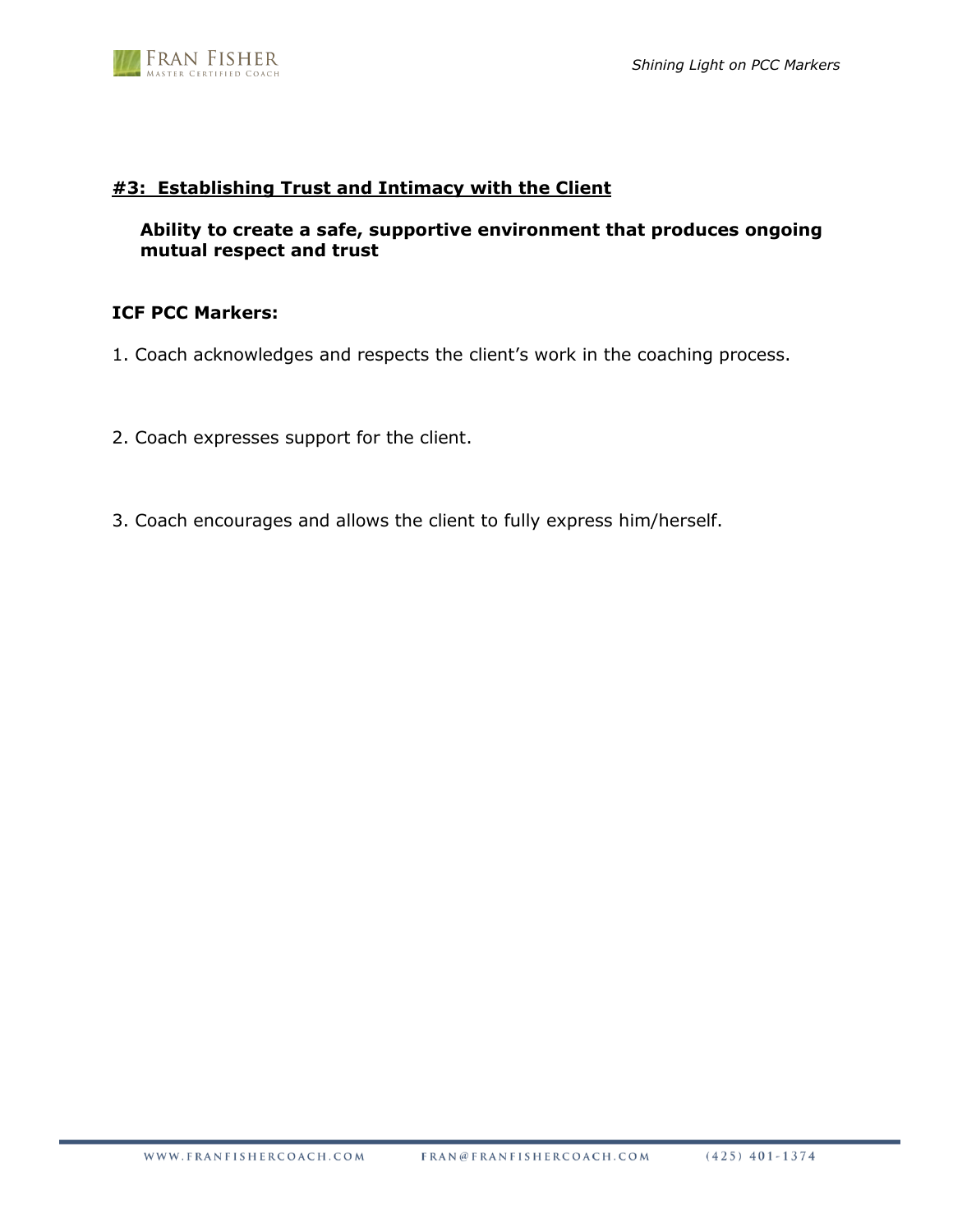

# **#4: Coaching Presence**

# **Ability to be fully conscious and create spontaneous relationship with the client, employing a style that is open, flexible and confident**

#### **ICF PCC Markers:**

- 1. Coach acts in response to both the whole person of the client and what the client wants to accomplish in the session.
- 2. Coach is observant, empathetic, and responsive
- 3. Coach notices and explores energy shifts in the client.
- 4. Coach exhibits curiosity with the intent to learn more
- 5. Coach partners with the client by supporting the client to choose what happens in the session.
- 6. Coach partners with the client by inviting the client to respond in any way to the coach's contributions and accepts the client's response.
- 7. Coach partners with the client by playing back the client's expressed possibilities for the client to choose from.
- 8. Coach partners with the client by encouraging the client to formulate his or her own learning.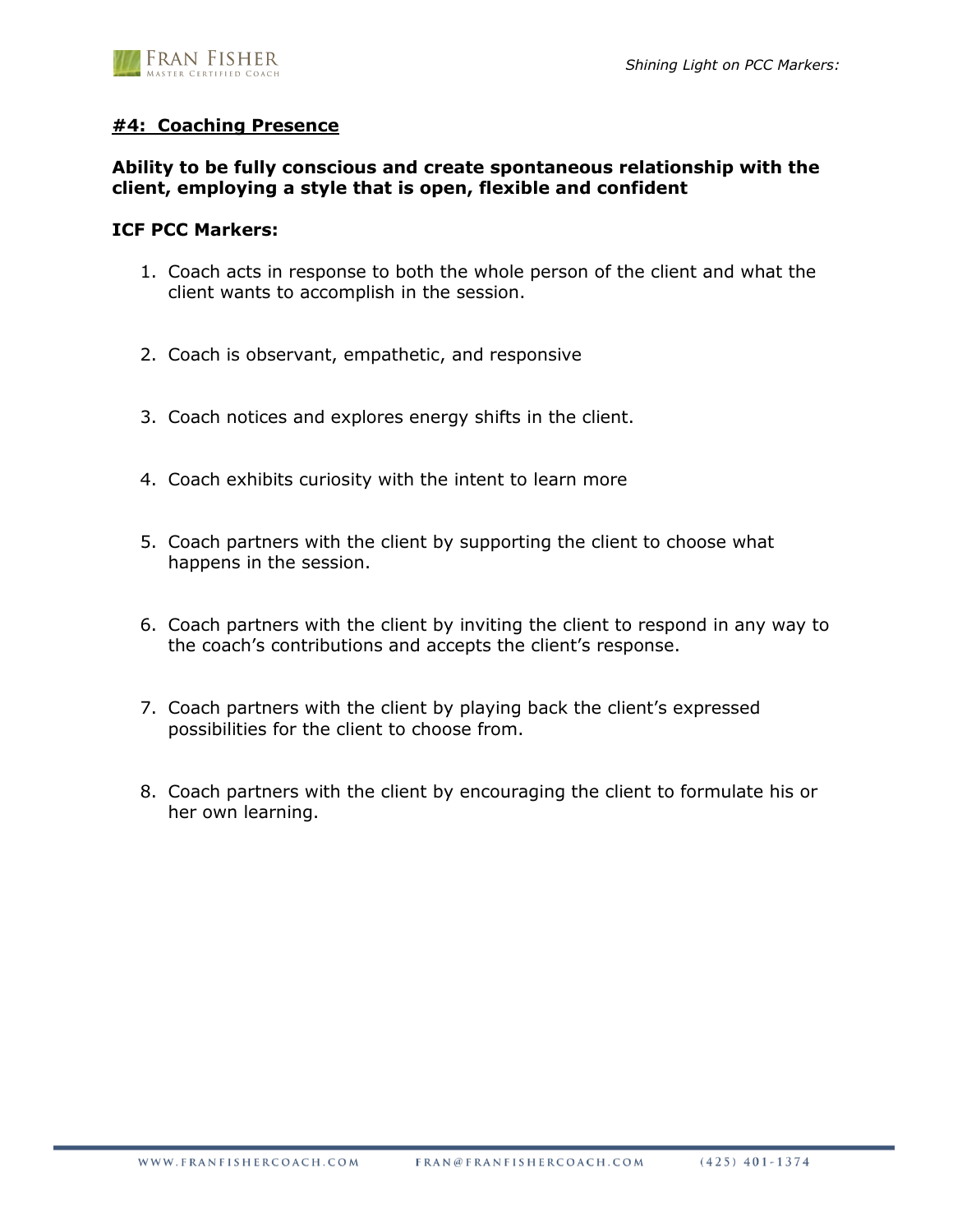

# **#5: Active Listening**

# **Ability to focus completely on what the client is saying and is not saying, to understand the meaning of what is said in the context of the client's desires, and to support client self-expression**

# **ICF PCC Markers**

- 1. Coach's questions and observations are customized by using what the coach has learned about who the client is and the client's situation.
- 2. Coach inquires about or explores the client's use of language.
- 3. Coach inquires about or explores the client's emotions.
- 4. Coach inquires about or explores the client's tone of voice, pace of speech or inflection as appropriate.
- 5. Coach inquires about or explores the client's behaviors.
- 6. Coach inquires about or explores how the client perceives his/her world.
- 7. Coach is quiet and gives client time to think.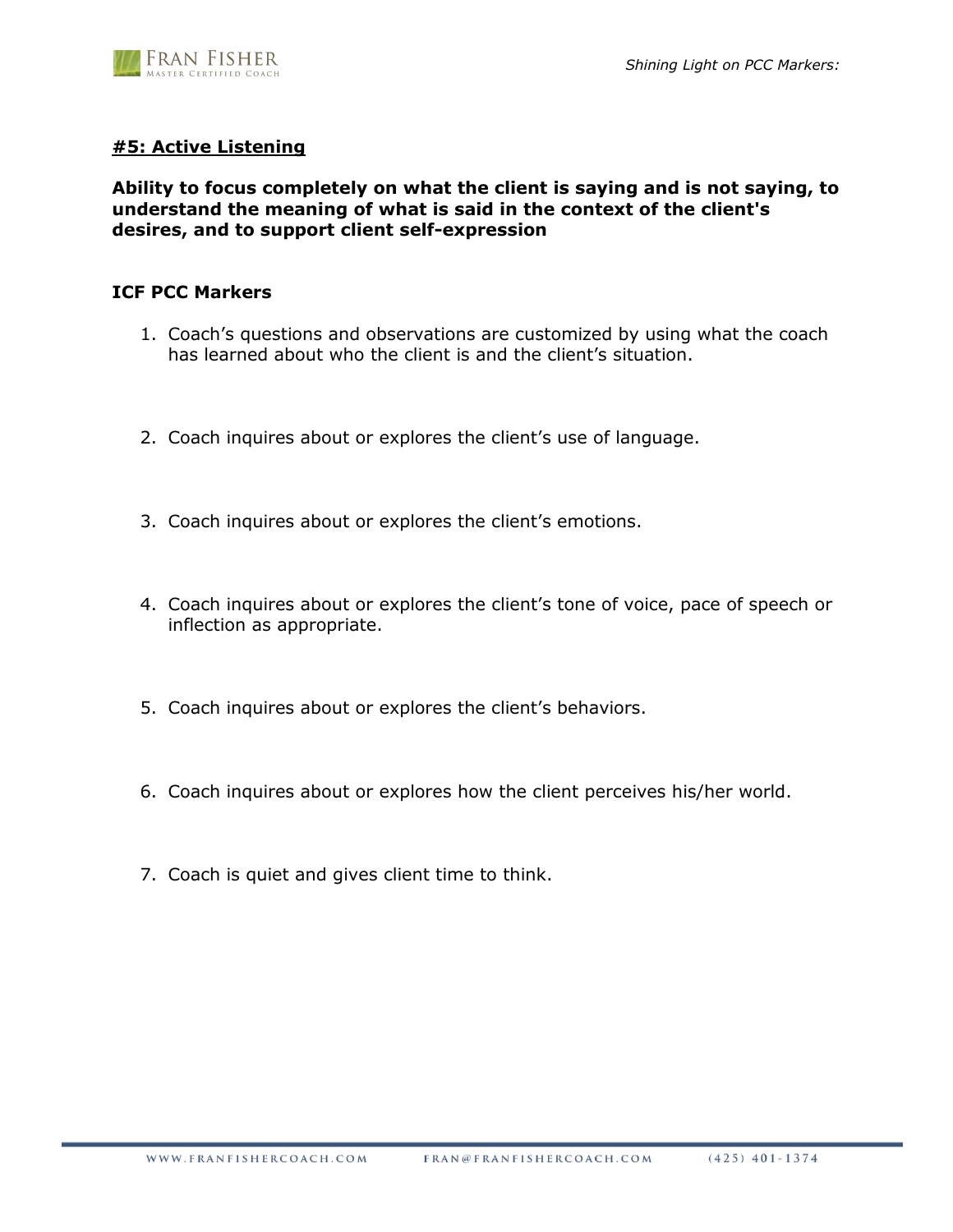

# **#6: Powerful Questioning**

# **Ability to ask questions that reveal the information needed for maximum benefit to the coaching relationship and the client**

# **ICF PCC Markers:**

1. Coach asks questions about the client; his/her way of thinking, assumptions, beliefs, values, needs, wants, etc.

2. Coach's questions help the client explore beyond his/her current thinking to new or expanded ways of thinking about himself/herself.

3. Coach's questions help the client explore beyond his/her current thinking to new or expanded ways of thinking about his/her situation.

4. Coach's questions help the client explore beyond current thinking towards the outcome s/he desires.

5. Coach asks clear, direct, primarily open-ended questions, one at a time, at a pace that allows for thinking and reflection by the client.

6. Coach's questions use the client's language and elements of the client's learning style and frame of reference.

7. Coach's questions are not leading, i.e. do not contain a conclusion or direction.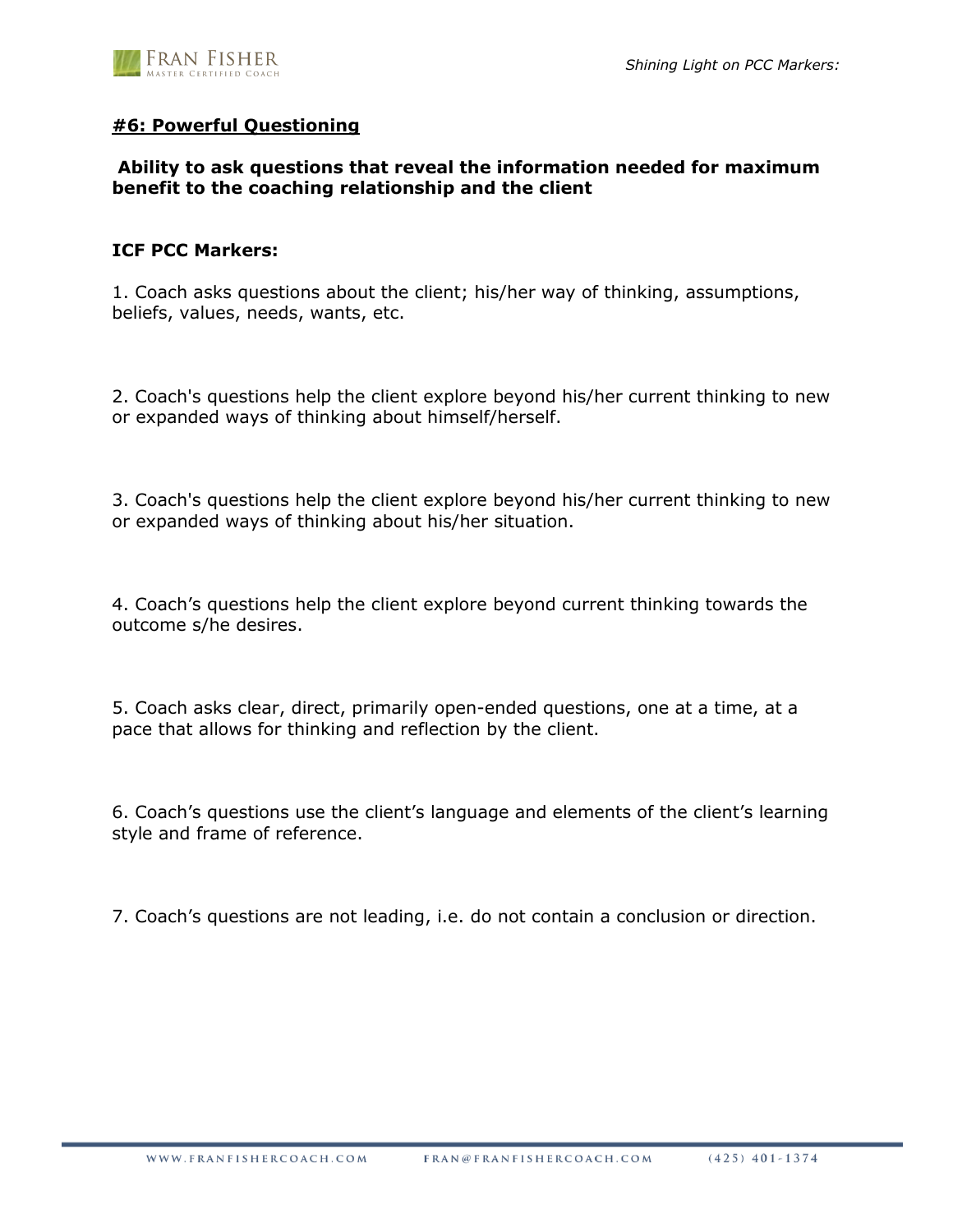

# **#7: Direct Communication**

# **Ability to communicate effectively during coaching sessions, and to use language that has the greatest positive impact on the client**

# **ICF PCC Markers:**

1. Coach shares observations, intuitions, comments, thoughts and feelings to serve the client's learning or forward movement.

2. Coach shares observations, intuitions, comments, thoughts and feelings without any attachment to them being right.

3. Coach uses the client's language or language that reflects the client's way of speaking.

4. Coach's language is generally clear and concise.

5. The coach allows the client to do most of the talking.

6. Coach allows the client to complete speaking without interrupting unless there is a stated coaching purpose to do so.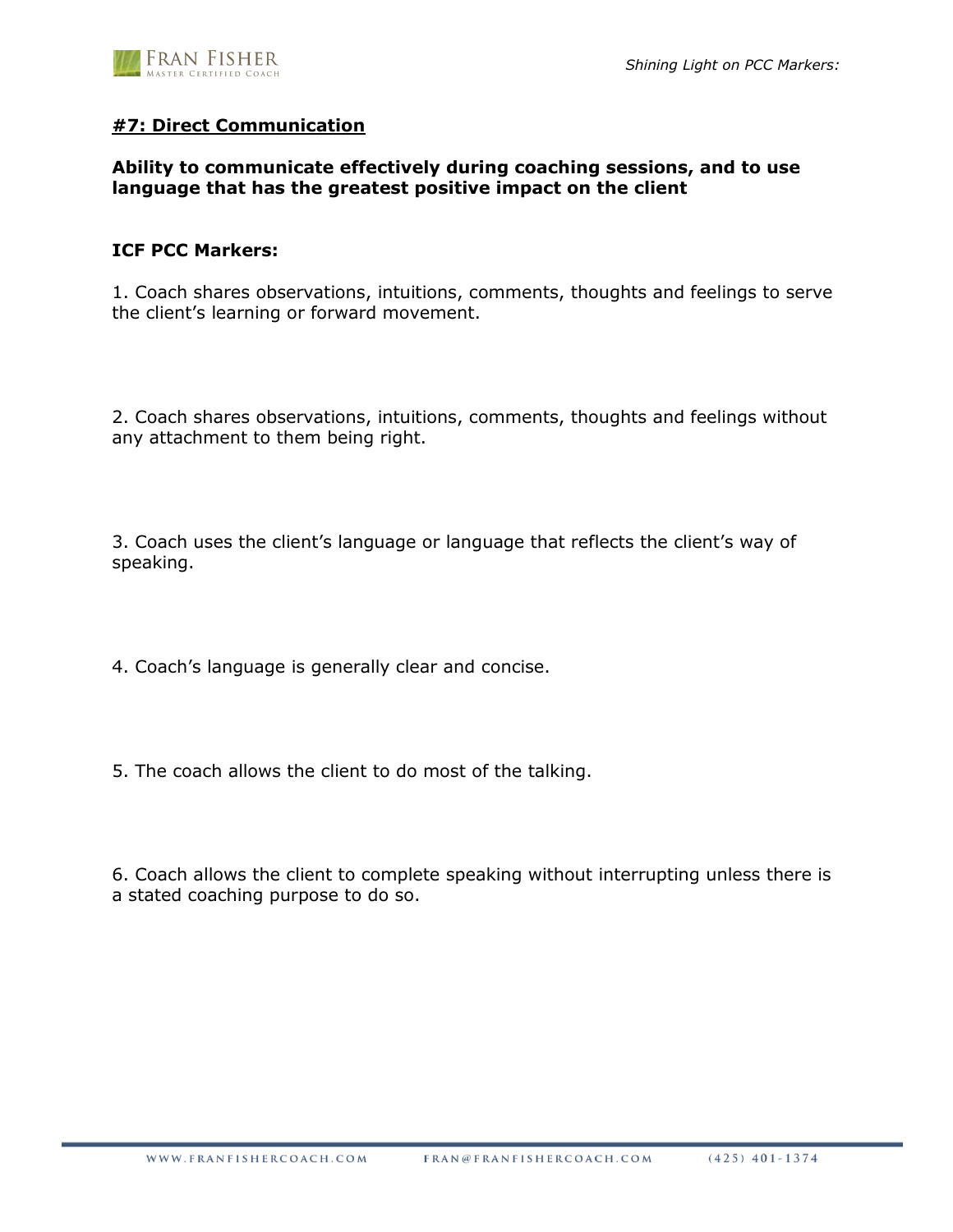# **#8: Creating Awareness**

**Ability to integrate and accurately evaluate multiple sources of information, and to make interpretations that help the client to gain awareness and thereby achieve agreed-upon results**

#### **ICF PCC Markers:**

- 1. Coach invites client to state and/or explore his/her learning in the session about her/his situation (the what).
- 2. Coach invites client to state and/or explore his/her learning in the session about her-/himself (the who).
- 3. Coach shares what s/he is noticing about the client and /or the client's situation, and seeks the client's input or exploration.
- 4. Coach invites client to consider how s/he will use new learning from the coaching.
- 5. Coach's questions, intuitions and observations have the potential to create new learning for the client.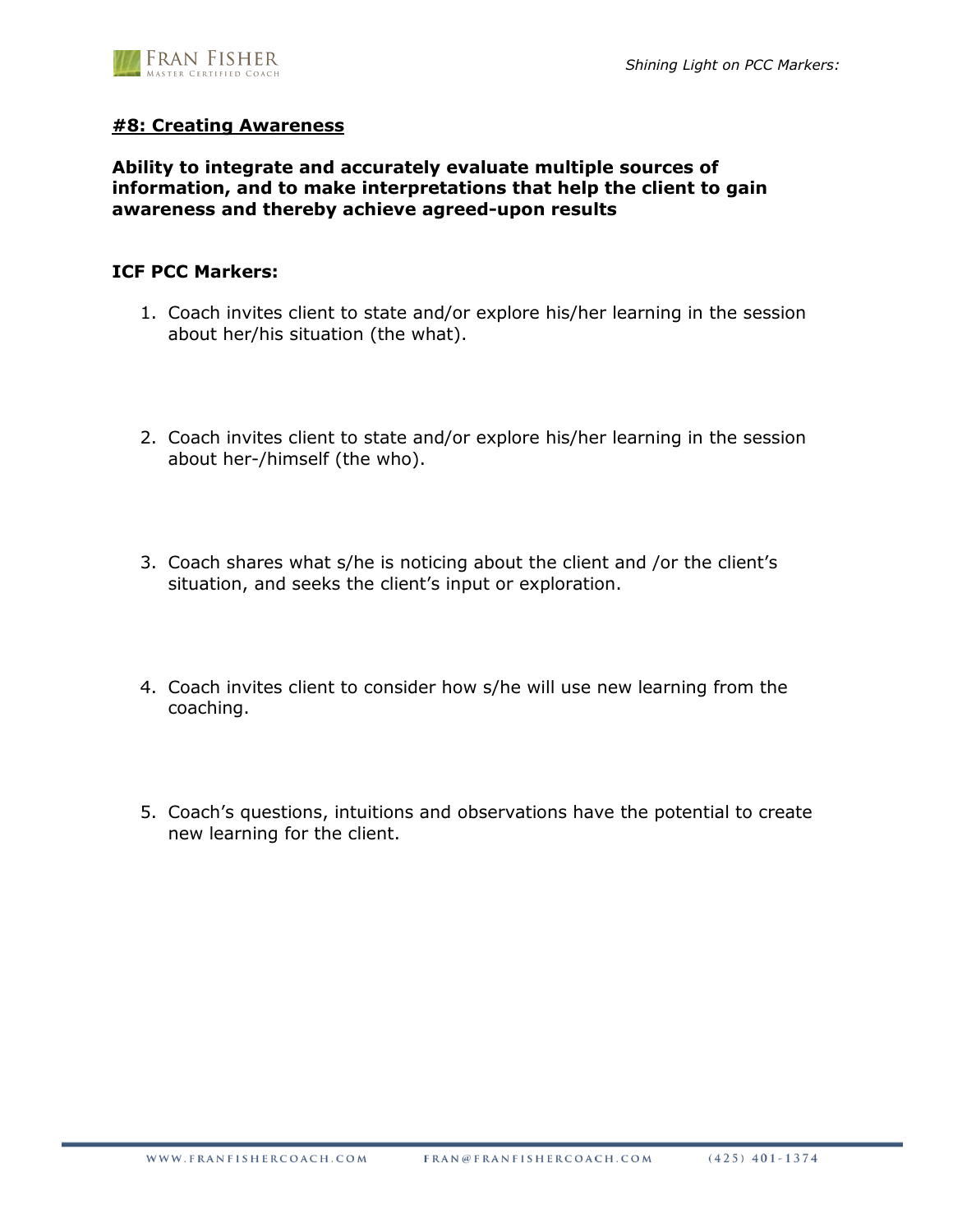

# **#9: Designing Actions**

**Ability to create with the client opportunities for ongoing learning, during coaching and in work/life situations, and for taking new actions that will most effectively lead to agreed-upon coaching results.**

# **#10: Planning and Goal Setting**

**Ability to develop and maintain an effective coaching plan with the client.**

#### **#11: Managing Progress and Accountability**

**Ability to hold attention on what is important for the client, and to leave responsibility with the client to take action**

# **ICF PCC Markers: (Actions, Planning, Accountability)**

- 1. Coach invites or allows client to explore progress towards what s/he want to accomplish in the session.
- 2. Coach assists the client to design what actions/thinking client will do after the session in order for the client to continue moving toward the client's desired outcomes.
- 3. Coach invites or allows client to consider her/his path forward, including, as appropriate, support mechanisms, resources and potential barriers.
- 4. Coach assists the client to design the best methods of accountability for her/himself.
- 5. Coach partners with the client to close the session.
- 6. Coach notices and reflects client's progress.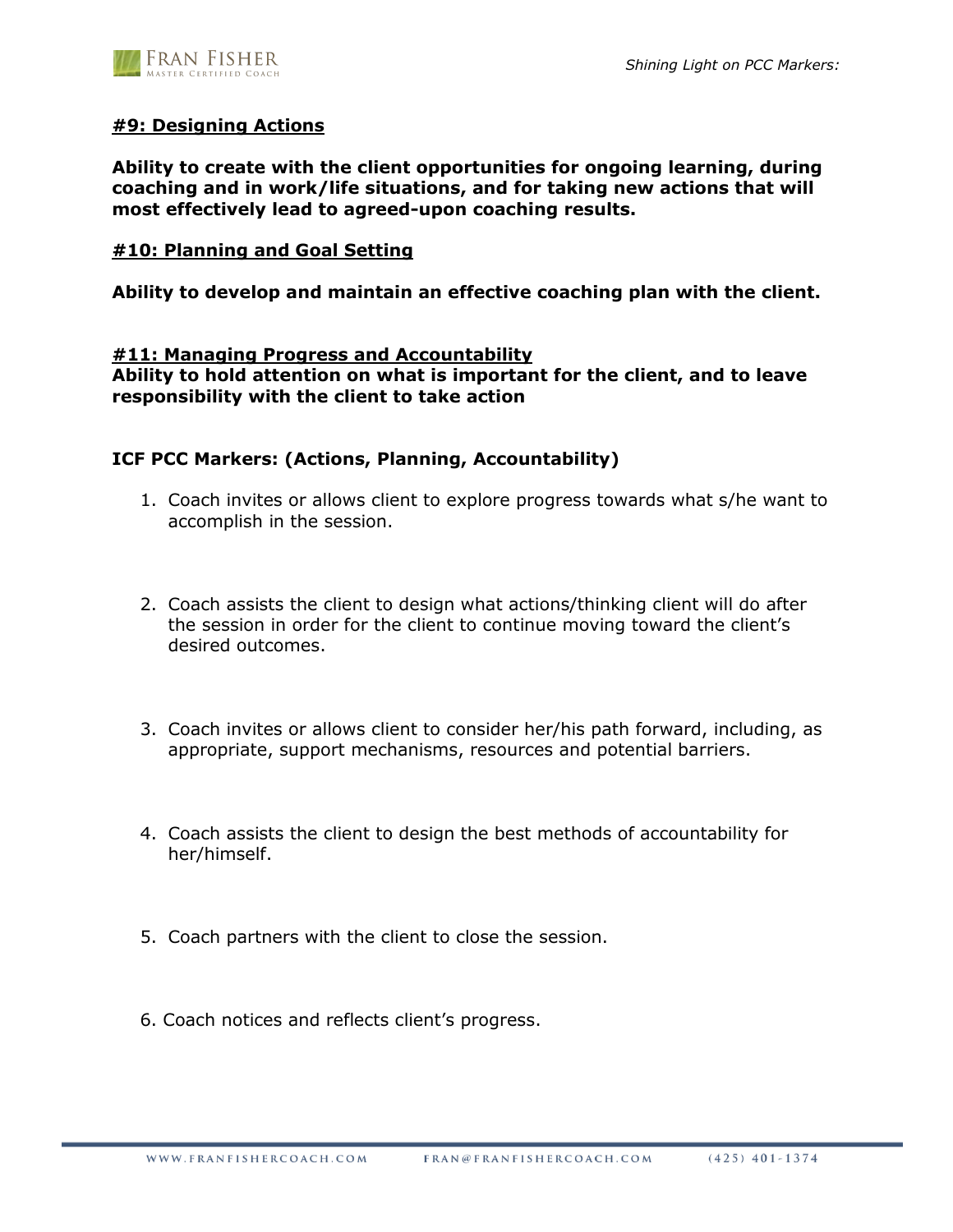

# Special OFFER for you:

# **"My Portable Mentor"**

Deepening into the transformational zone with your client

MP3 audio series

17 audios and 17 materials to download

[www.MyPortableMentor.com](http://www.myportablementor.com/)

# $30\% \text{ off } $197 = $137.90$

Coupon CODE: PCC

Discount expires December 31, 2016

*Your program "My Portable Mentor" exceeded my expectations. The topics were exactly what I wanted, and submissions were very clear, both at the conceptual and tactical level, applicable to my role as a corporate human resources and a professional trainer. It is truly an inspiring program, giving me new insight and deepening myself in coaching!* 

V. Tufanova, Consultant on organizational change, business coach